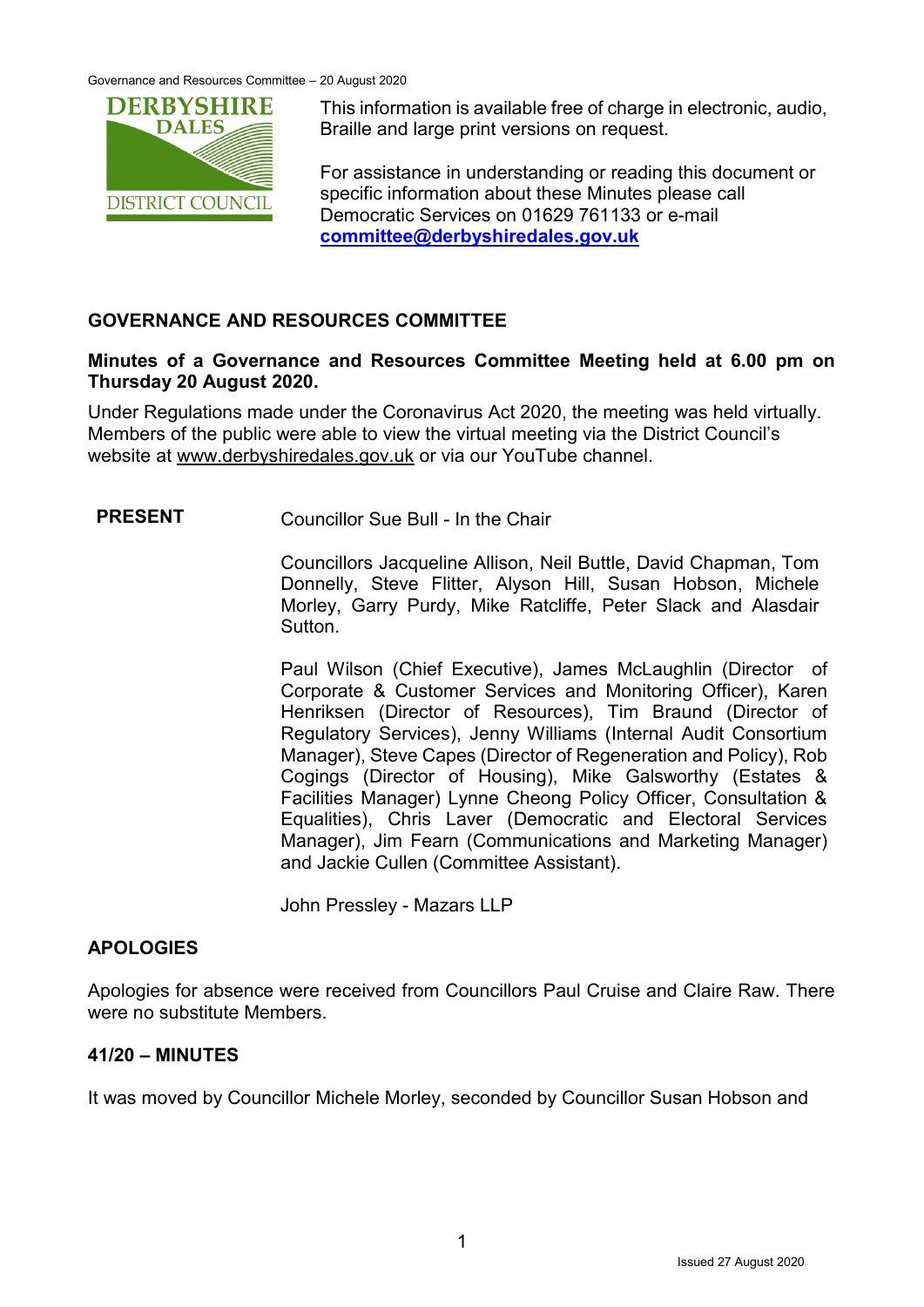| <b>RESOLVED</b> | That the minutes of the meeting of the Governance and Finance |
|-----------------|---------------------------------------------------------------|
| (unanimously)   | Committee held on 09 January 2020 be approved as a correct    |
|                 | record.                                                       |

### **42/20 – COMPLAINTS MONITORING**

Councillor Alyson Hill arrived at 6.04pm during discussion of this item.

The Committee considered a report on formal complaints made under the District Council's internal Complaints Procedures; those referred to the Local Government Ombudsman; and against individual elected member behaviour at town, parish and District Council level.

Details of complaints against the Council that were dealt with through the Council's Complaints Procedure as formal complaints were tabled in paragraph 1.1 of the report. During 2019/20 the District Council received 31 stage 2 & 3 complaints, compared to 66 in the previous year. The Council's complaints procedure was outlined in the report.

The details of the complaint decisions taken by the Local Government Ombudsman were tabled in paragraph 2.3 of the report.

The Confidential Reporting Policy, or Whistleblowing Policy, required the Monitoring Officer to report to the Committee periodically, on matters referred to him under the terms of the Policy. No matters were referred under the policy in 2019/20.

A summary of complaints received in 2019/20 against elected member behaviour was tabled in paragraph 4.3 of the report.

It was moved by Councillor David Chapman, seconded by Councillor Neil Buttle and

**RESOLVED** That the report be noted.

**Voting:**

| For                | 12 |
|--------------------|----|
| <b>Against</b>     | O  |
| <b>Abstentions</b> |    |

The Chairman declared the motion CARRIED.

#### **43/20 – PROPOSED GRANT AND COMMUNITY ASSET TRANSFER OF LAND AT HULLARD WARD RECREATION GROUND, OFF ASHES AVENUE, HULLAND WARD**

Following the negotiation and agreement of a consideration of £50,000 from a Housing developer in return for the grant of a drainage easement across land in the ownership of the District Council but subject to an unregistered lease to Hulland Ward Parish Council (HWPC), the Committee considered a report that recommended regularising the situation by paying a grant to HWPC equivalent to their share of the consideration received and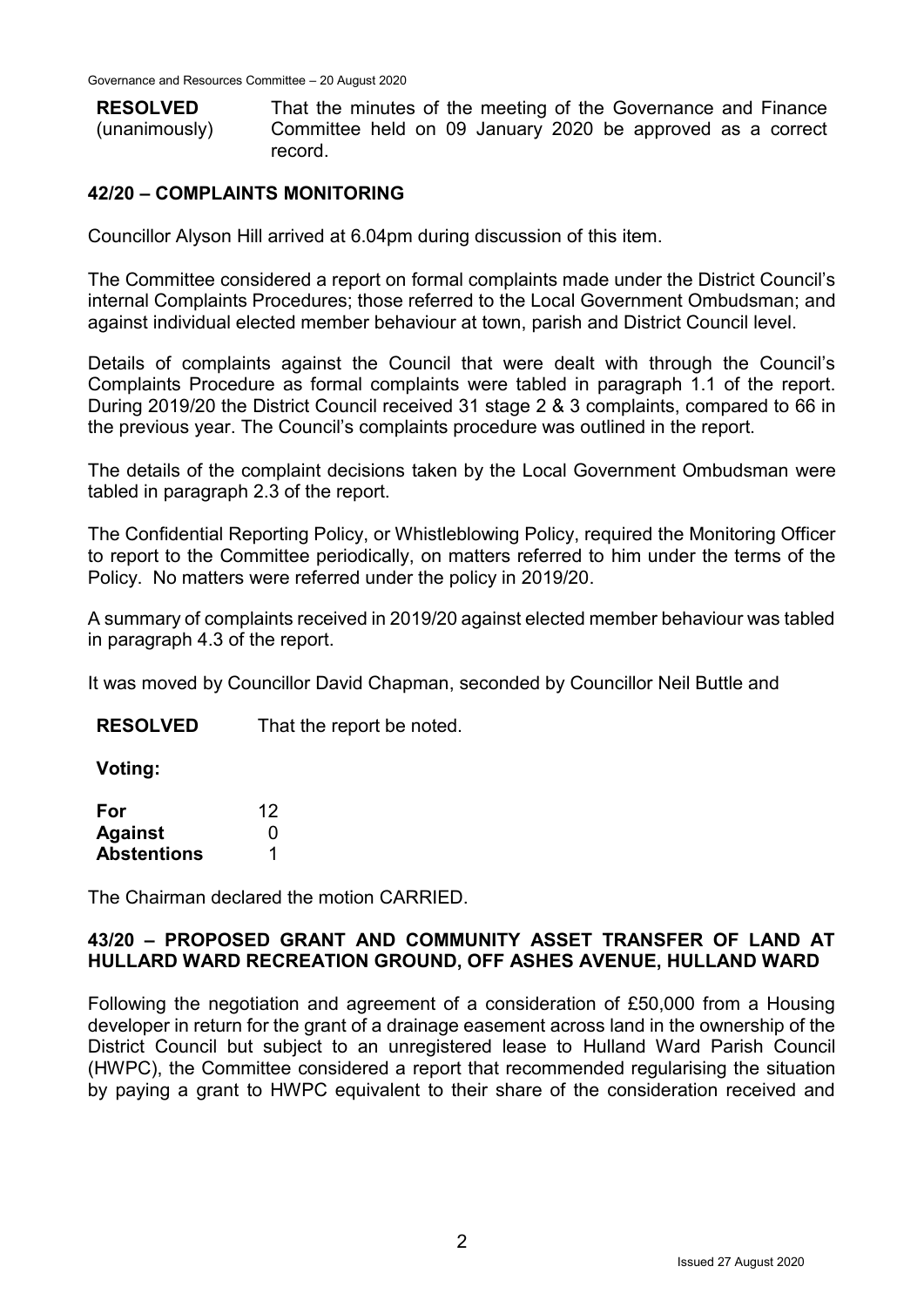thereafter transferring the freehold of the previously leased land to them as a Community Asset Transfer (CAT).

The current position negotiated with Hulland Ward Parish Council (HWPC) and Clowes Development (UK) Ltd (CDUK) and the actions and agreements required to progress the granting of an easement were set out in Section 2 of the report.

A draft plan for the CAT was attached at Appendix 1 to the report and the proposed outline terms for the grant and CAT were set out in paragraphs 3.2 and 3.3 of the report.

The Council's Valuer considered the terms agreed to represent the best price reasonably obtainable for the rights granted.

HWPC and the Hulland Ward Member had been consulted on the proposed arrangements and were agreeable.

It was moved by Councillor Mike Ratcliffe, seconded by Councillor Tom Donnelly and

| <b>RESOLVED</b> | 1. That Council be requested to include the sum of £22,000 in the |
|-----------------|-------------------------------------------------------------------|
| (unanimously)   | revised capital programme for 2020/21 for a grant of £22,000 to   |
|                 | be made to HWPC for the improvement of community facilities on    |
|                 | the terms stated in 3.1 of the report. Payment of the grant is    |
|                 | subject to approval at full Council;                              |

2. That the terms outlined in paragraph 3.1 of the report for a freehold Community Asset Transfer of the Hulland Ward Recreation Ground to HWPC as shown edged red on the plan at Appendix 1 to the report are agreed.

#### **44/20 – EQUALITY, CONSULTATION AND ENGAGEMENT PLAN 2019/20**

The Committee considered an update on progress against the actions set out in the Council's Equality, Consultation and Engagement Plan 2019/20, and sought approval for the Equalities, Consultation and Engagement Plan for 2020-22 and revised Equality Objectives that linked to the new Corporate Plan.

As required by legislation, updated equality information had been published on the District Council's website early in 2020.

The Equality, Consultation & Engagement Plan 2019/20 set out performance measures/targets which were detailed in Appendix 1 to the report. All of the identified targets had been fully achieved, with two of the four performance measures exceeding the target set, as identified in paragraph 2.2 of the report.

Following consultation in 2012, three draft equality objectives had been agreed at Community & Environment Committee on 19 April 2012. Progress had been reported annually and reviewed periodically, and progress towards those objectives at March 2020 was summarised in Appendix 1 to the report.

Since the inception of target actions in 2012, new priorities had emerged through consultation with local communities and businesses in the Dales, in particular from consultation for the Council's new Corporate Plan in 2019. The 3 broad priority areas within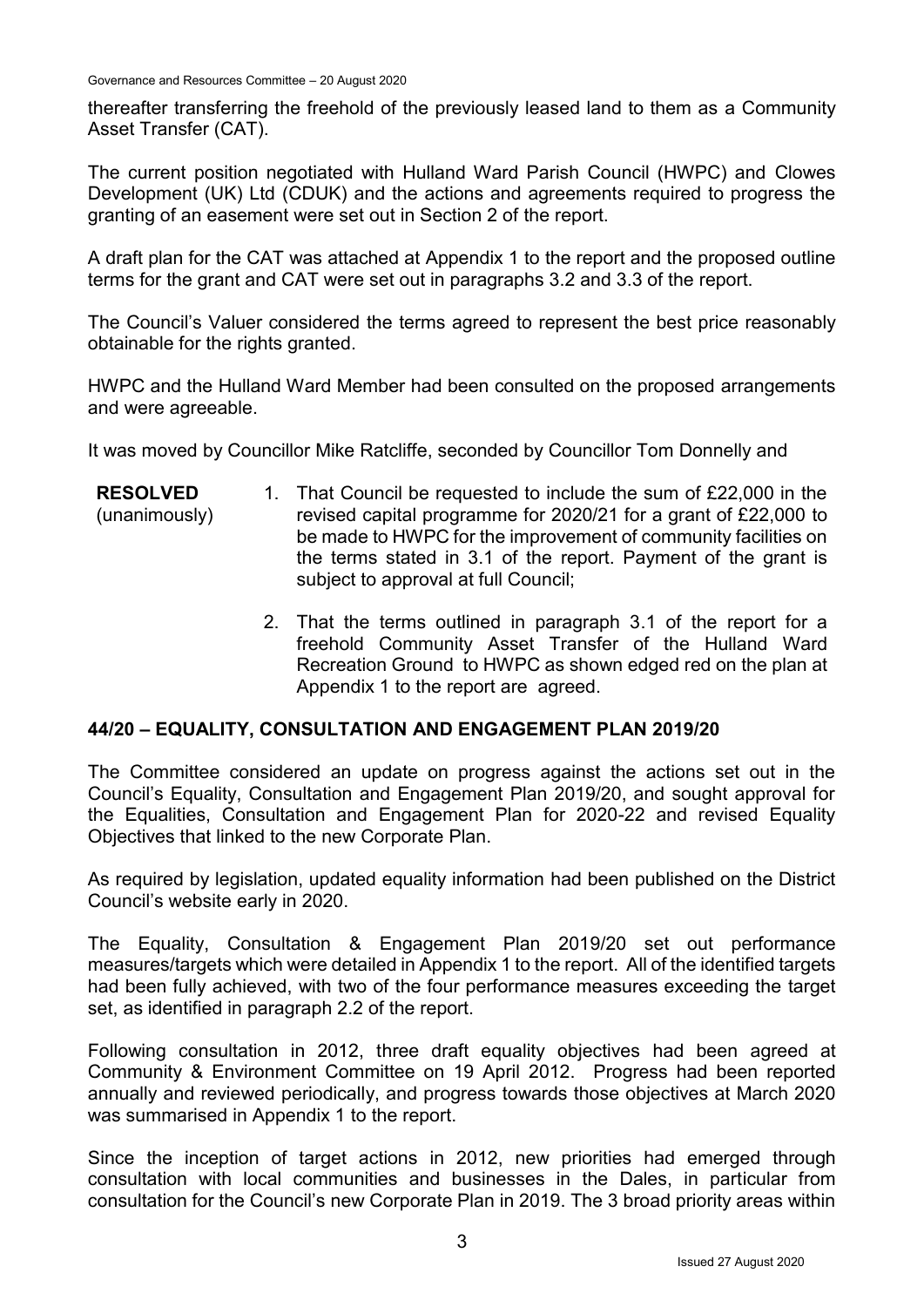the Corporate Plan 2020 – 2024 were shown in the report, and in line with these it was recommended that the Equality Objectives for 2020 - 2024 be updated as follows:

- $\triangleright$  Objective 1: Maintain high customer satisfaction about the quality of services we deliver
- $\triangleright$  Objective 2: Implement the Derbyshire Dales Climate Change Strategy and make improvements to the operational aspects of the Clean & Green service
- $\triangleright$  Objective 3: Promote housing development that meets the needs of the present and future population of the District
- $\triangleright$  Objective 4: Seek to attract investment that supports the local economy including the provision of jobs for younger people
- $\triangleright$  Objective 5: One team, working together as one Council with one purpose

An updated Equality, Consultation and Engagement Plan for 2020-2022 was set out in Appendix 2 to the report; key areas for consultation in this period were set out in paragraph 4.2 of the report and key areas of equality work in paragraph 4.3 of the report.

To minimise the risk of legal challenge and to ensure that the potential impact upon protected groups was taken into account in the District Council's decision making framework, Equality Impact Assessments (EIAs) were prepared where needed. Completed Equality Impact Assessments were summarised and presented for Members' review when new or revised policies were being considered at Committee or Council meetings, and were also published on the District Council's website to demonstrate compliance with the Equality Duty. The EIAs expected for the period 2020-22 were set out in the report.

It was moved by Councillor Garry Purdy, seconded by Councillor Mike Ratcliffe and

| <b>RESOLVED</b> | $\mathbf{1}$ | That progress against the actions in the Equality, Consultation |
|-----------------|--------------|-----------------------------------------------------------------|
| (unanimously)   |              | and Engagement Plan 2019/20 be noted.                           |
|                 |              | That the Equality Objectives for 2020-2024 as set out in        |
|                 |              | paragraph 3.4 of the report be approved.                        |
|                 |              | That the Equality, Consultation and Engagement Plan 2020-22     |

## as set out in Appendix 2 to the report be approved.

#### **45/20 – ANNUAL GOVERNANCE STATEMENT 2019/20**

The Committee was asked to approve a report on the Annual Governance Statement for 2019/20 that was consistent with the CIPFA/SOLACE Framework "Delivering Good Governance in Local Government", and that met the requirements of the Accounts and Audit Regulations 2015.

The Annual Governance Statement was attached at Appendix 1 to the report and described the key elements of the governance framework and the process that had been applied in maintaining and reviewing the effectiveness of the governance framework. The Annual Governance Statement (AGS) for 2019/20 included a new Section 5 that provided an assessment of the impact of the coronavirus pandemic on governance in 2019/20 and 2020/21.

Section 5 of the Annual Governance Statement provided an update on progress on the significant governance issues identified in the 2018/19 AGS and identified three significant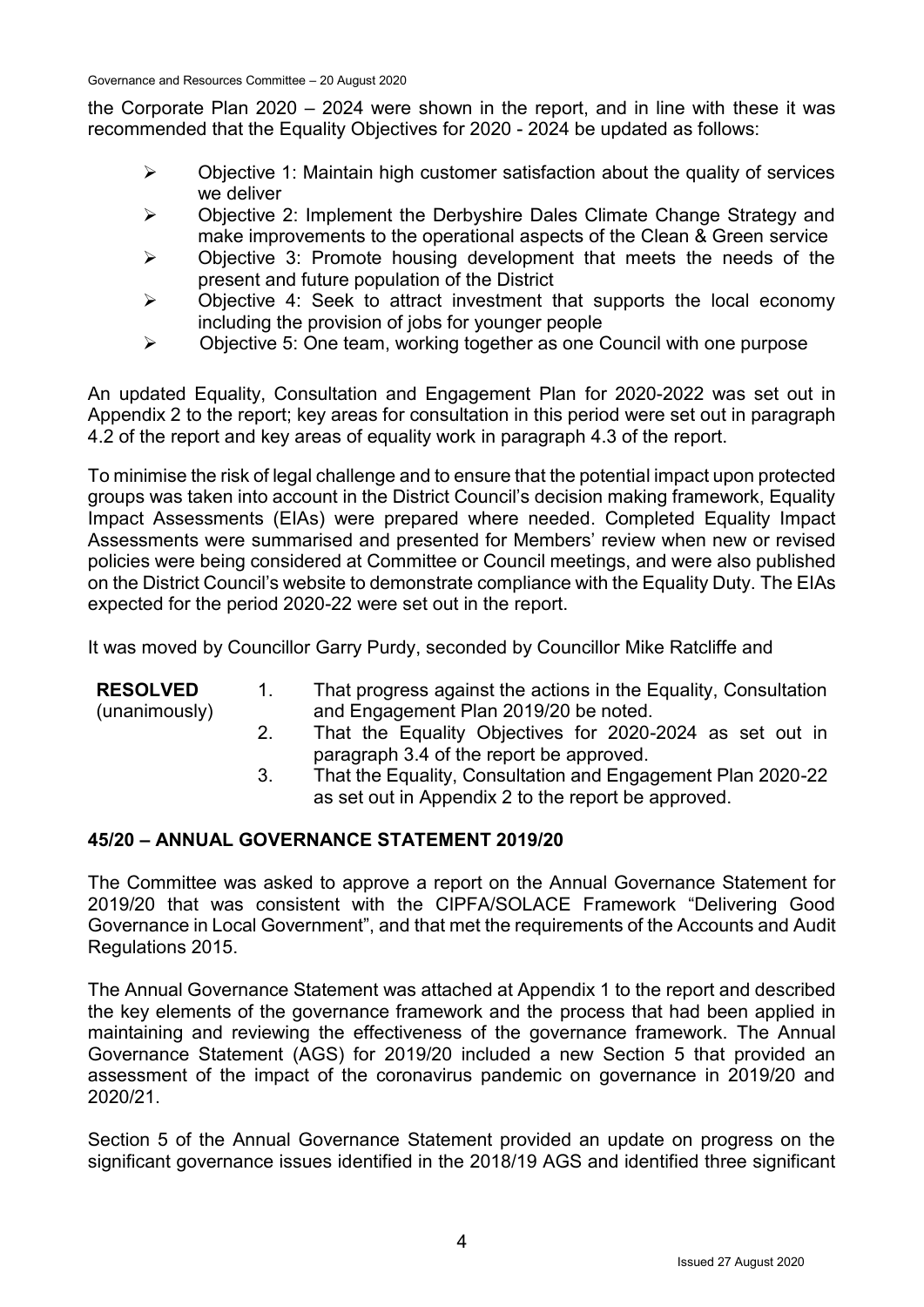governance issues for the 2019/20 AGS, along with an action plan to show how they would be addressed during 2020/21.

Section 6 of the Annual Governance Statement provided an update on progress on the significant governance issues identified in the 2018/19 AGS and identified three significant governance issues for the 2019/20 AGS, along with an action plan to show how they would be addressed during 2020/21.

It was moved by Councillor Garry Purdy, seconded by Councillor Mike Ratcliffe and

- **RESOLVED** 1. That the Annual Governance Statement for 2019/20 is approved.
- (unanimously) 2. That the significant governance issues, and the action plan to address them, be noted.

## **46/20 – DATA PROTECTION**

The Committee considered approval of an updated Data Protection Policy that provided information relating to Data protection activities.

The current Data Protection Act and the General Data Protection Regulation (GDPR) came into force in May 2018, and this Committee approved a Data Protection Policy in 2018. The policy had been reviewed by The Information Governance Board and the Corporate Leadership Team and updated. A draft policy was set out in Appendix 1 to the report, with the key changes relating to the introduction of the Data Protection Act 2018 (since the last policy was approved) and current advice from the ICO.

The Data Protection Policy should be next reviewed in two years to ensure that it reflected the latest legislation, guidance and best practice. It was recommended that delegated powers be given to the Head of Resources to make minor amendments to the Data Protection Policy, when necessary.

In the two years since the previous Policy was approved, the following key activities had taken place:

- Mandatory training for employees and members;
- Introduction of the Personal Information Asset Register and Personal Data Processing Conditions;
- The introduction of the Compliance Register to enable centralisation of mandatory logs, which also enables the Council to identify patterns and trends.

Key data for 2019/20 by month and by category as well as details of requests for information under the Right of Access were tabled in paragraph 2.2 of the report, showing that only one Personal Data Breach required notification to the ICO, for which the 72 hour statutory timescale for reporting had been met.

Planned activities for the coming months were listed in the report.

It was moved by Councillor Michele Morley, seconded by Councillor Mike Ratcliffe and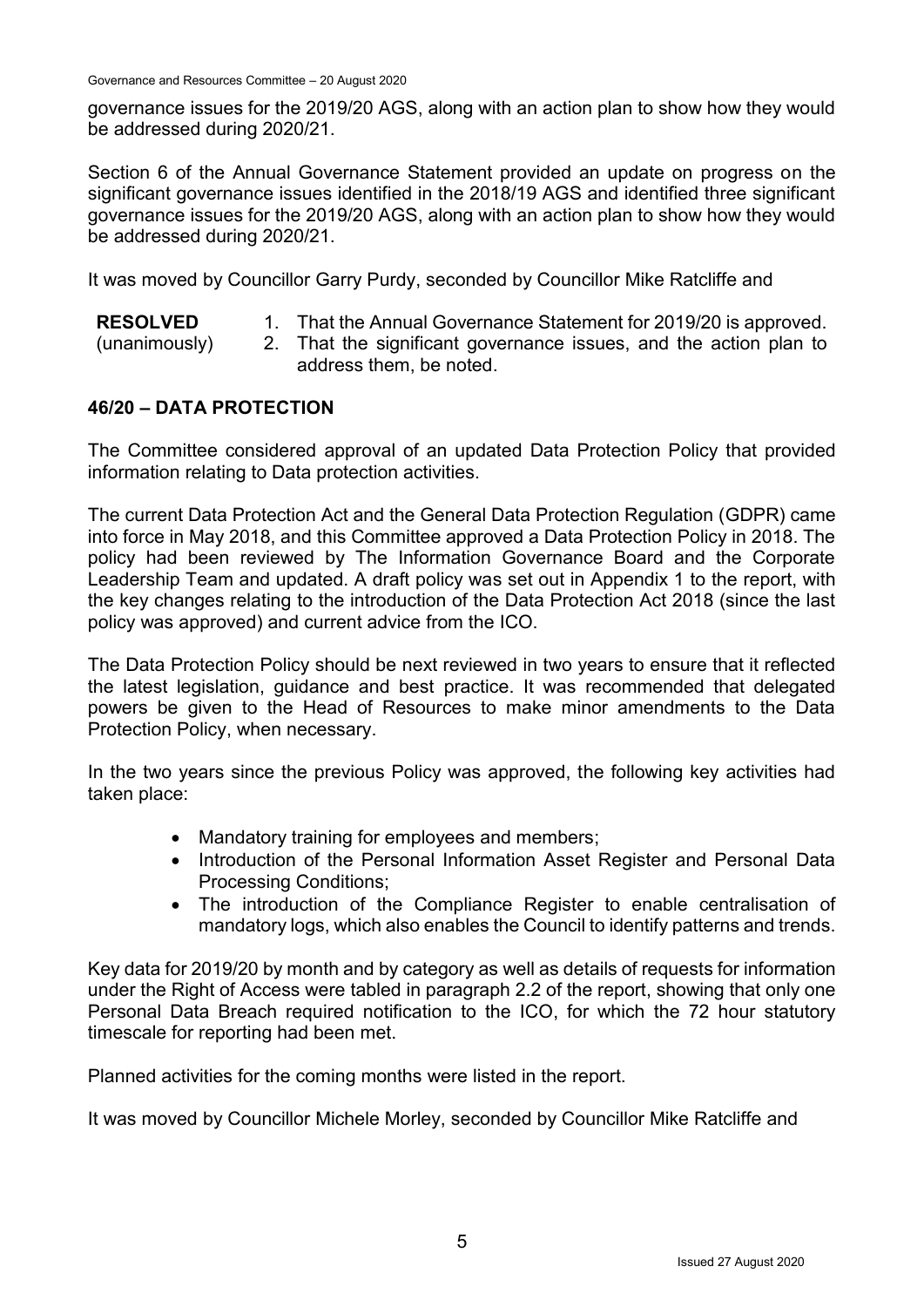#### **RESOLVED**

- (unanimously)
- 1. That the Data Protection Policy shown in Appendix 1 to the report is approved.
- 2. That delegated authority be given to the Head of Resources to make minor amendments to the Data Protection Policy.

## **47/20 – EXTERNAL AUDIT REVIEW OF INTERNAL AUDIT**

The Committee considered a report on the format of the external review of internal audit as required by the Public Sector Internal Audit Standards (PSIAS).

Derbyshire Dales District Council joined with the Internal Audit Consortium to have its first external assessment in July 2016, the results of which were reported to this committee in October 2016. The review concluded that the Consortium and DDDC met, and in some places exceeded, the requirements of the Public Sector Internal Audit Standards. A number of improvements were identified from the review and these had been implemented.

The next external review of internal audit was due in July 2021. It was recommended that DDDC had their external review at the same time as the Internal Audit Consortium in order to take advantage of economies of scale and the shared learning that this would offer.

The recommended form of assessment was set out in the report, along with the appropriate qualifications required of an assessor; the assessment process and the potential cost of procuring an assessor.

It was moved by Councillor Tom Donnelly, seconded by Councillor Susan Hobson and

| <b>RESOLVED</b><br>(unanimously) | 1. To approve an external assessment of Derbyshire Dales<br>District Council's Internal Audit Section at the same time as<br>the external assessment of the Internal Audit Consortium.                                                                                             |
|----------------------------------|------------------------------------------------------------------------------------------------------------------------------------------------------------------------------------------------------------------------------------------------------------------------------------|
|                                  | 2. To delegate authority to the Internal Audit Consortium<br>Manager and the Director of Resources to agree the<br>specification of the assessment, to assess quotations<br>received based on cost and quality and to appoint an external<br>provider to undertake the assessment. |
|                                  | 3. That the budget for the assessment (£2,000) be included in<br>the revenue spending proposals for 2021/22.                                                                                                                                                                       |

## **48/20 – INTERNAL AUDIT ANNUAL REPORT 2019/20**

In line with The Public Sector Internal Audit Standards (PSIAS)'s requirement that the Head of Internal Audit deliver an annual internal audit opinion and report that could be used by the organisation to inform its governance statement, the Committee considered the following.

- A summary of the internal work undertaken during 2019/20 from which the opinion on the internal control environment was derived;
- An opinion on the overall adequacy and effectiveness of the Council's control environment including any qualifications to that opinion;
- Any issues that required inclusion in the Annual Governance Statement;
- The results of the performance indicators for internal audit;
- Comment on compliance with the Public Sector Internal Audit Standards (PSIAS);
- Comment on the results of the internal quality assurance programme;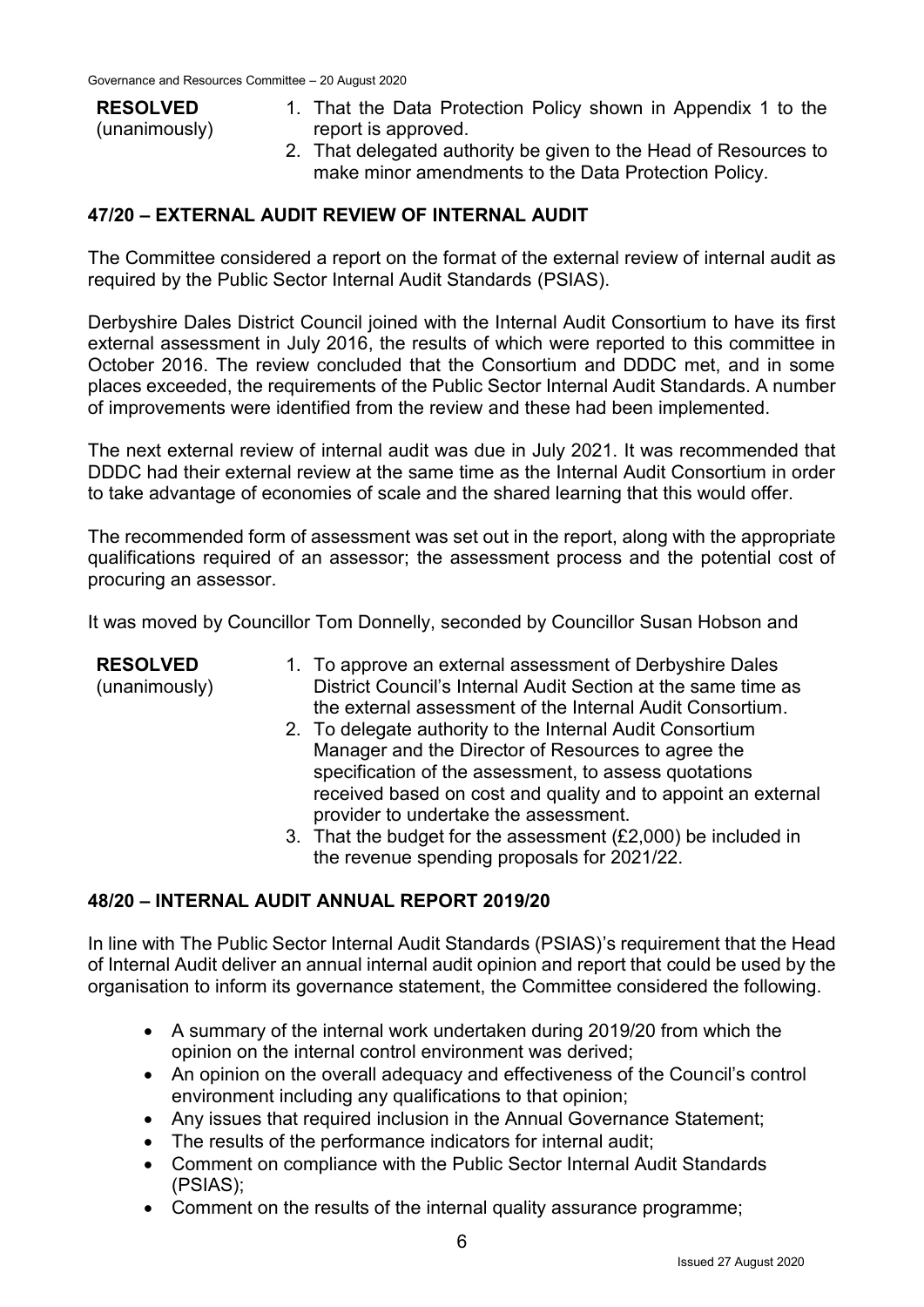- Confirmation of the organisational independence of internal audit;
- A review the performance of the Internal Audit Section against the current Internal Audit Charter.

Appendix 1 to the report set out the details of the audit reports issued in respect of audits included in the 2019/20 internal audit plan, showing for each report the assurance level on the reliability of the internal controls, together with a definition of the assurance levels. There were no issues relating to fraud arising from the reports.

The performance indicators for the Internal Audit Section were tabled in paragraph 2.3 of the report, with explanatory notes. It should be noted that whilst 45 recommendations were made in 2019/20, it was not possible at present to identify how many of those recommendations were outstanding due to COVID 19. A report would be brought to members in September 2020 that would detail all outstanding recommendations along with any managers' comments.

The Internal Audit Consortium Manager's annual audit opinion concluded on the overall adequacy and effectiveness of the organisation's framework of Governance, risk management and control as shown in paragraph 3.2 of the report.

The internal control issues arising from audits completed in the year had been considered by the Director of Resources during the preparation of the Annual Governance Statement. Asset Management had been included as a significant governance issue in the Annual Governance Statement Action Plan.

The Internal Audit Plan for 2019/20 had been approved by the Governance and Resources Committee on the 28th February 2019. Overall, 91% of planned audits were completed during the year. Two audits were not completed (refuse collection and transport) and these would be carried forward in to the 20/21 financial year.

Compliance with the PSIAS and other quality assurance results were covered in Section 6 of the report, and it was confirmed that there were no significant areas of non-compliance.

A review and update of the Internal Audit Charter had been undertaken and would be circulated to Members for approval. Based on the information provided in the report on the completion of the 2019/20 internal audit plan, it was considered that the requirements of the Charter were met during the year.

It was moved by Councillor Tom Donnelly, seconded by Councillor David Chapman and

**RESOLVED** (unanimously) That the Internal Audit Annual Report for 2019/20 is approved.

## **49/20 – INTERNAL AUDIT CHARTER**

The Committee considered a report on the results of a review of the Internal Audit Charter, attached as Appendix 1 to the report, and that sought approval for the updated Charter.

There were no changes recommended in respect of the content of Internal Audit Charter as it was felt that it was still fit for purpose. The only update was in relation to a title change from Head of Resources to Director of Resources.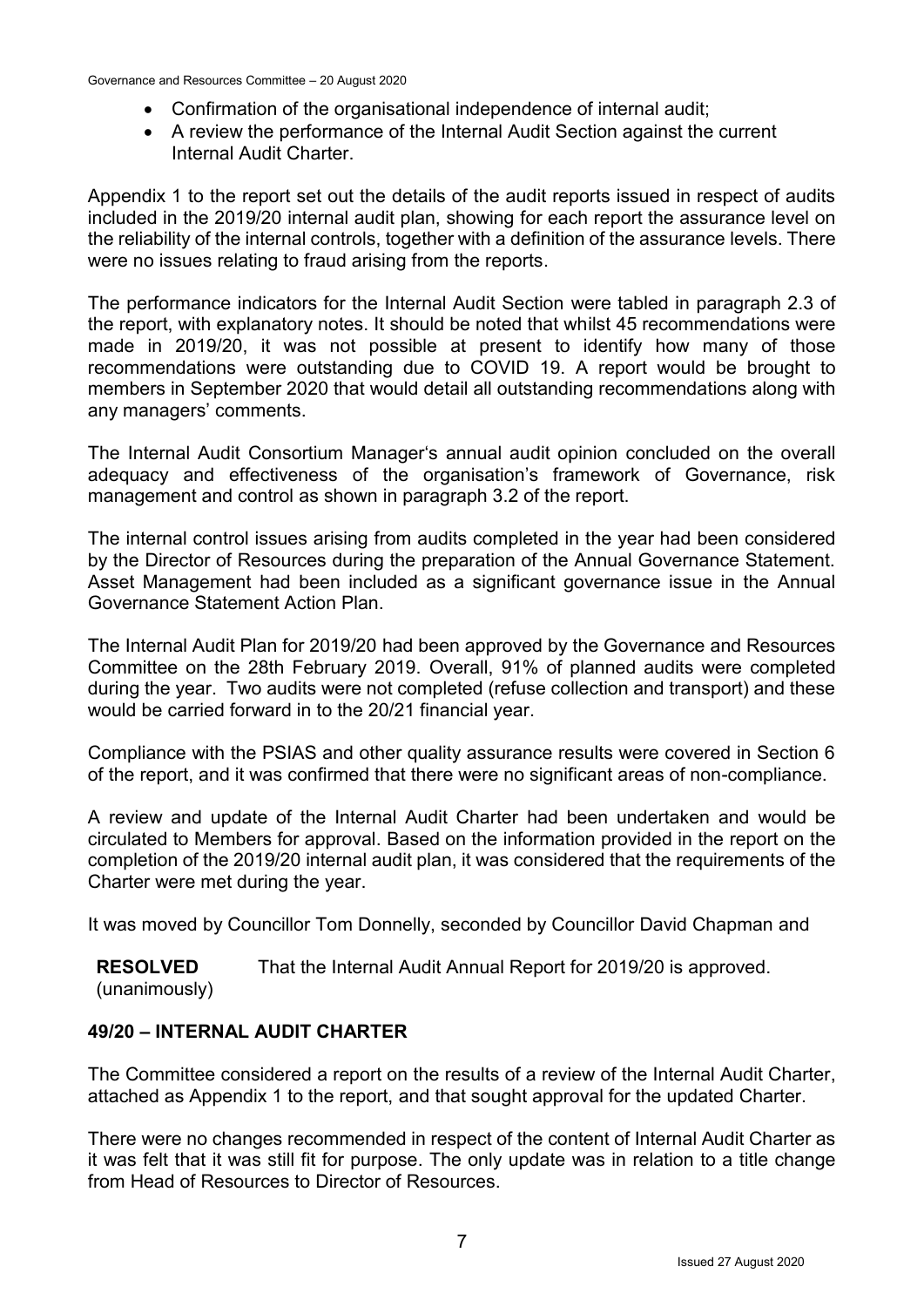It was moved by Councillor Steve Flitter, seconded by Councillor Peter Slack and

- **RESOLVED** (unanimously) 1. That the outcome of the review of the Internal Audit Charter is noted;
	- 2. That the updated Internal Audit Charter be agreed;
	- 3. That the Internal Audit Charter be reviewed in a year's time or sooner in the event of any significant changes being made to the Public Sector Internal Audit Standards.

### **50/20 – EXTERNAL AUDIT PROGRESS REPORT**

The Committee considered a report on:

- an update on progress in the external auditors delivering their responsibilities for the audit of the 2019/20 Statement of Accounts;
- information about a fee increase:
- a summary of key national publications that may be of interest to Members.

The Director of Resources advised that the draft accounts had been given to her today for her quality assurance and sign-off, which she anticipated would be done early next week and published in time to meet the extended statutory deadline of 31 August.

The audit progress report from Mazars was attached as Appendix 1 to the report and Mr John Pressley of Mazars took questions on this item.

The report detailed the effects of the coronavirus pandemic on progress, leading to an increased audit fee to reflect the increased level of work that was not considered when the scale fee was set. Further justification for the proposed fee increase is set out in the Audit Progress Report and reflected, in particular, additional work that must now be carried out to provide assurance on pensions and valuation of property, plant and equipment (PPE).

It was moved by Councillor Steve Flitter, seconded by Councillor Neil Buttle and

**RESOLVED** (unanimously) That the "Audit Progress Report (August 2020)" from the External Auditor be noted.

#### **51/20 – MEMBER DEVELOPMENT WORKING GROUP**

The Committee considered a report outlining a work plan for the Member Development Working Group and providing an update on the work of the group during the 2019/20 Civic Year.

The Member Development Working Group's composition and Terms of Reference were set out in the report.

Although the group's activity in the past year had been curtailed by the Covid-19 situation, it had set goals in its meetings on 30 June and 23 July, as shown in the report. Its progress was set out in the body of the report, and the updated work plan for 2020/2021 had been circulated following publication of the Agenda.

It was moved by Councillor Jacqueline Allison, seconded by Councillor Michele Morley and